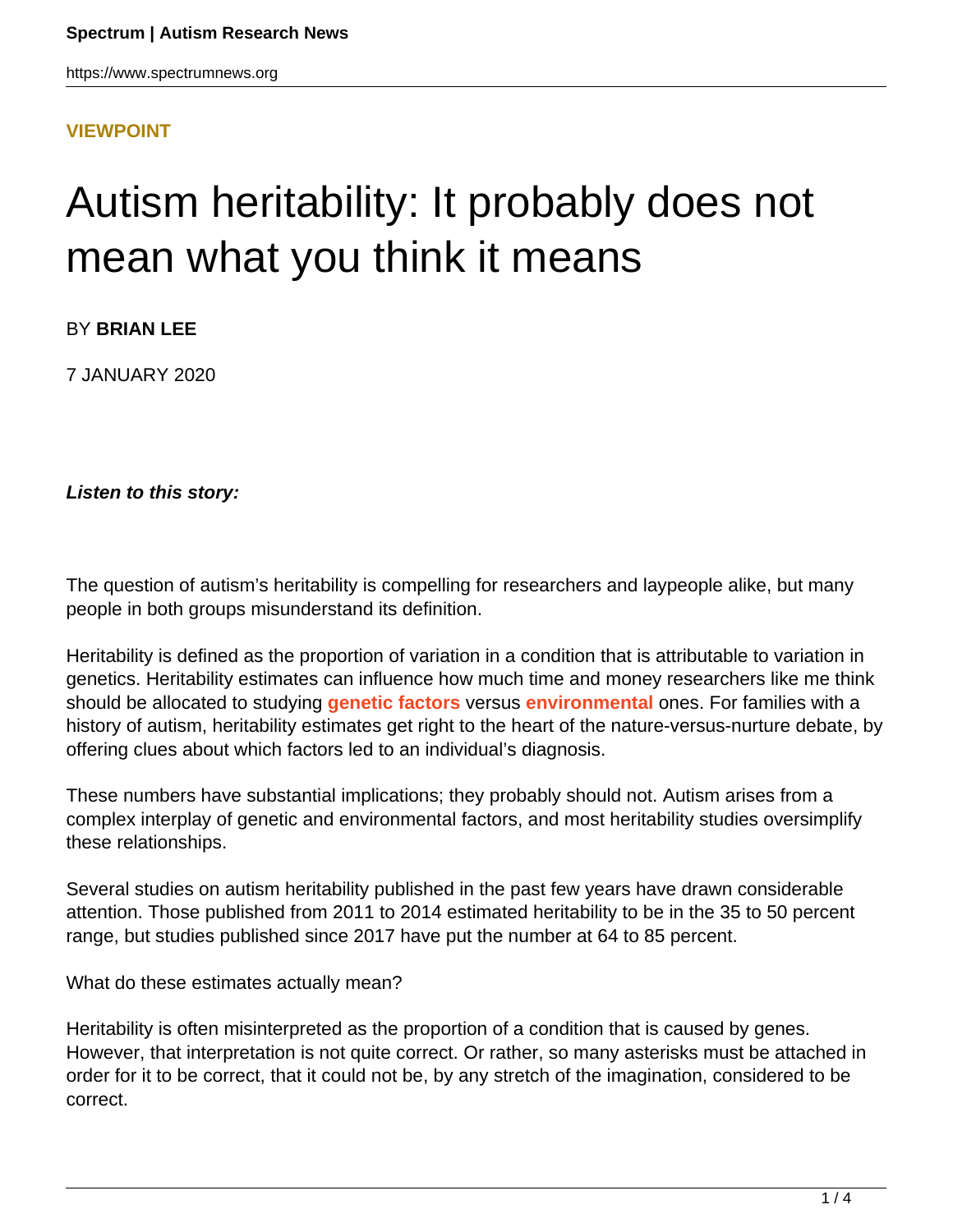Heritability estimates may tell us to what extent a person's genetics predispose them to a condition. But they tell us nothing about how different environments cause those genetics to play out.

## **Representing reality:**

First, let me explain why most estimates of heritability are incorrect. Studies that estimate autism's heritability use a statistical model to try to attribute the condition to either genetics or environment. Mounting evidence suggests this model is too simplistic to explain how autism arises.

The model generally looks something like this: Observed characteristics, or phenotype  $(P)$  = genotype (G) + environment (E). The G and E components can each be broken down further to get at specific types of genetic or environmental contributions, but the core point of the model is to separate G and E.

A statistical model is merely a caricature of the real world, though; the extent to which it is useful depends on how well the model reflects reality. The  $P = G + E$  model assumes that genetic and environmental influences are independent of each other and that genes do not interact with the environment or with other genes to influence phenotype.

We know in fact that networks of genes interact to influence a person's odds of having autism and that genetic factors raise the odds of having autism caused by environmental exposures such as infection, air pollution or nutrition.

In short, if reality is more complex than the model, that model may produce inaccurate heritability estimates. There are many more technical reasons why published heritability estimates are likely to be inaccurate**<sup>1</sup>** .

### **Thought experiments:**

There is also a much simpler reason why heritability estimates should not be taken at face value: High heritability does not equal genetic causation, and it does not exclude the possibility of environmental influence.

Here are two thought experiments that demonstrate why.

Borrowing an example from the great evolutionary biologist **[Richard Lewontin](https://oeb.harvard.edu/people/richard-lewontin)**, imagine planting a set of identical seeds in a uniform environment that ensures all the seeds receive equal amounts of light and nutrients. Any variation in the heights of the plants that grow from those seeds is solely attributable to genetic variation among the plants. The heritability in this scenario is 100 percent.

Now imagine taking another set of the same seeds and planting them in uniformly suboptimal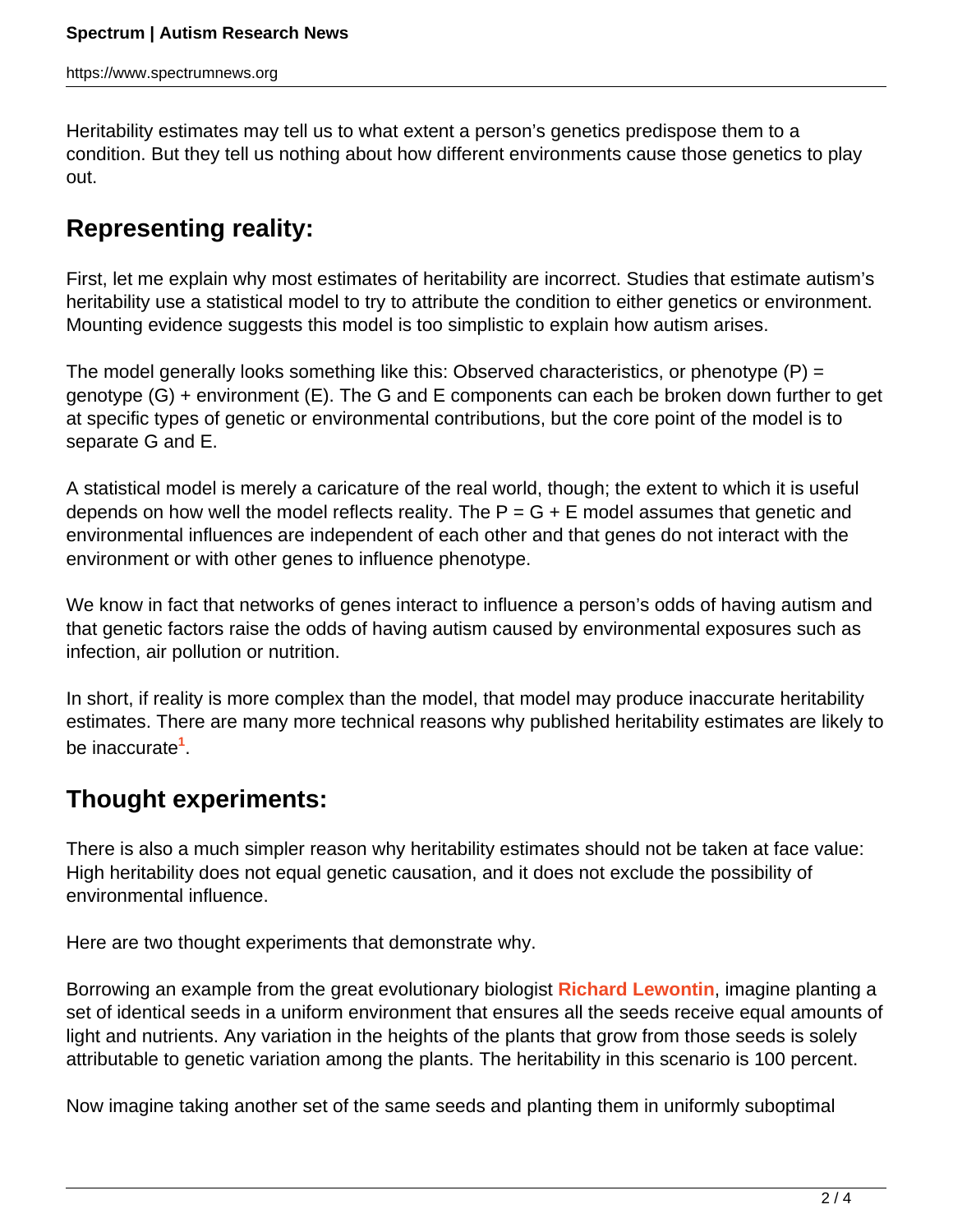growing conditions, with limited light and nutrients. The plants' growth would be stunted, and again the heritability would be 100 percent.

The point is: Even where heritability is estimated to be 100 percent, the environment can influence phenotype. Of course, this is not limited to plants. For example, the heritability of human height is estimated to be approximately 80 percent, but height is still strongly regulated by a person's nutritional environment.

Next, consider this example from **[David S. Moore](https://www.pitzer.edu/academics/faculty/david-moore/)** and **[David Shenk](http://davidshenk.com/)<sup>2</sup>** . Imagine a bucket of water into which person A pours 40 liters of water and person B pours 60 liters of water. Clearly, 40 percent of the water is 'attributable' to person A, 60 percent to person B. Now imagine the same bucket, but this time person A turns on the faucet and person B holds the hose. How much of the water in the bucket is due to person A and how much is due to person B?

In short, when causes interact to create an outcome, it becomes nonsensical to try to apportion credit (or blame) to one cause independent of the other.

The bucket example is not just a thought experiment; it represents conditions that have both genetic and environmental components.

Consider the condition phenylketonuria, which occurs in people who have genetic variants that affect how their bodies metabolize the amino acid phenylalanine. The condition does not occur in the absence of the genetic variants, but it also does not occur if phenylalanine is removed from the diet. So how much of it can be attributed to genes versus the environment?

### **Complex causes:**

The consequences of miscasting heritability as the contribution of genetics to any given individual's diagnosis are potentially dire. As well as misinforming the public, it could throw funding for research on the etiology of autism entirely into genetic research rather than into how genes and environment interact.

This should cause genetic and environmental researchers alike great concern.

The search for rare genetic variants that may cause autism has yielded many important findings, but the search for common variants, whose influence **[combines to raise autism's odds](https://www.spectrumnews.org/opinion/viewpoint/interplay-common-rare-variation-autism/)**, has been less fruitful. There are likely to be many of these variants, each exerting only weak effects, which makes them undetectable except in massive study samples. It is also highly likely that many common variants do not exert an effect unless they are present along with another genetic or environmental factor.

Animal models that explore genetic factors in the absence of relevant environmental interactions